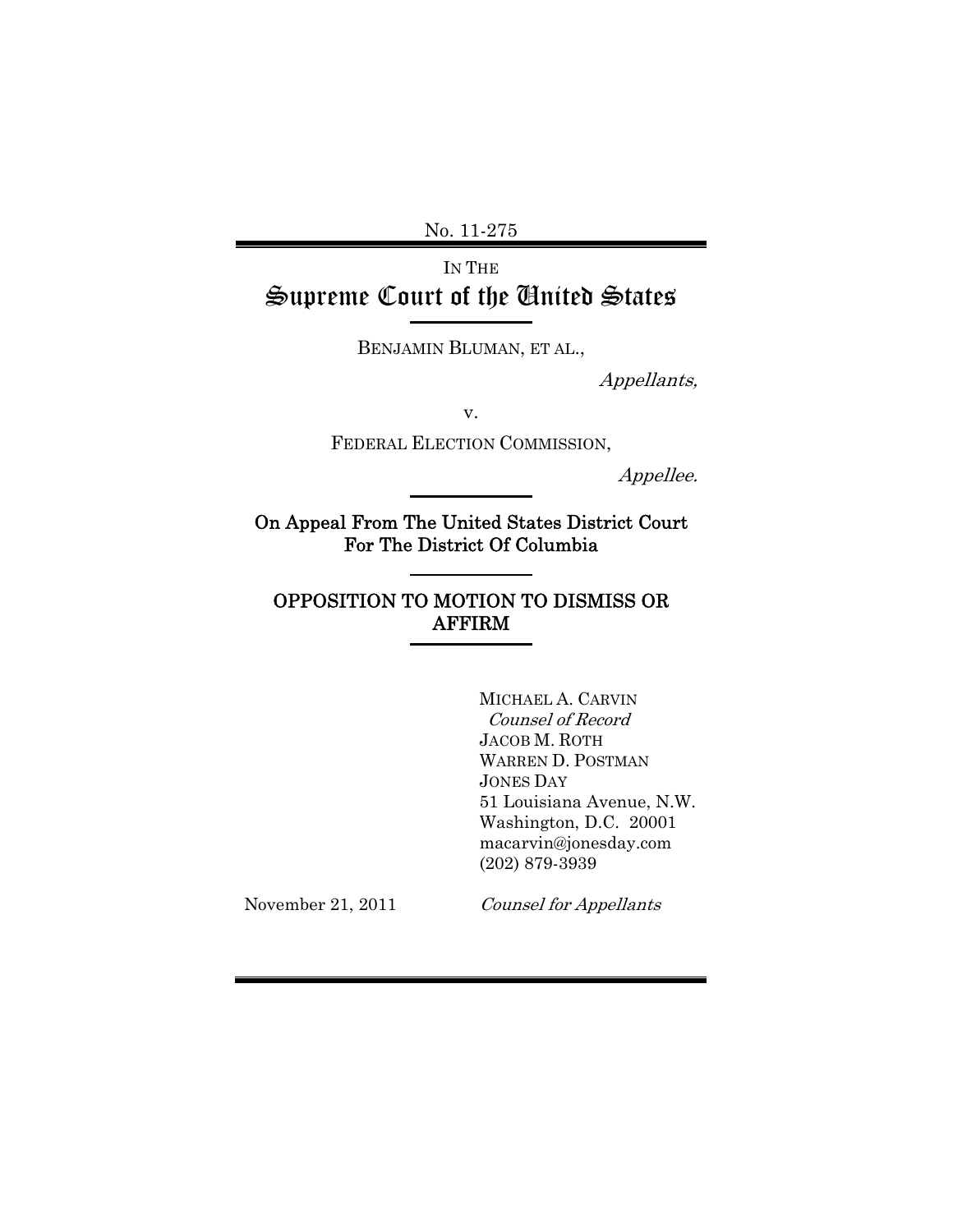# TABLE OF CONTENTS

|     |                                                                                                                           | Page |
|-----|---------------------------------------------------------------------------------------------------------------------------|------|
|     |                                                                                                                           |      |
|     |                                                                                                                           |      |
| I.  | "SETTLED LEGAL PRINCIPLES"<br>PROVIDE THAT THE FIRST<br>AMENDMENT PROTECTS RESIDENT                                       |      |
| II. | "SETTLED LEGAL PRINCIPLES"<br>ESTABLISH THAT SPEECH IS NOT<br>"PARTICIPATION" IN GOVERNMENT  5                            |      |
|     | III. "SETTLED LEGAL PRINCIPLES"<br>MAKE CLEAR THAT CONGRESS HAS<br>NO LEGITIMATE INTEREST IN<br>PREVENTING "INFLUENCE" ON |      |
|     | IV. UNDER "SETTLED LEGAL<br>PRINCIPLES," § 441E IS FATALLY<br><b>OVERBROAD AND UNDERINCLUSIVE 9</b>                       |      |
|     |                                                                                                                           |      |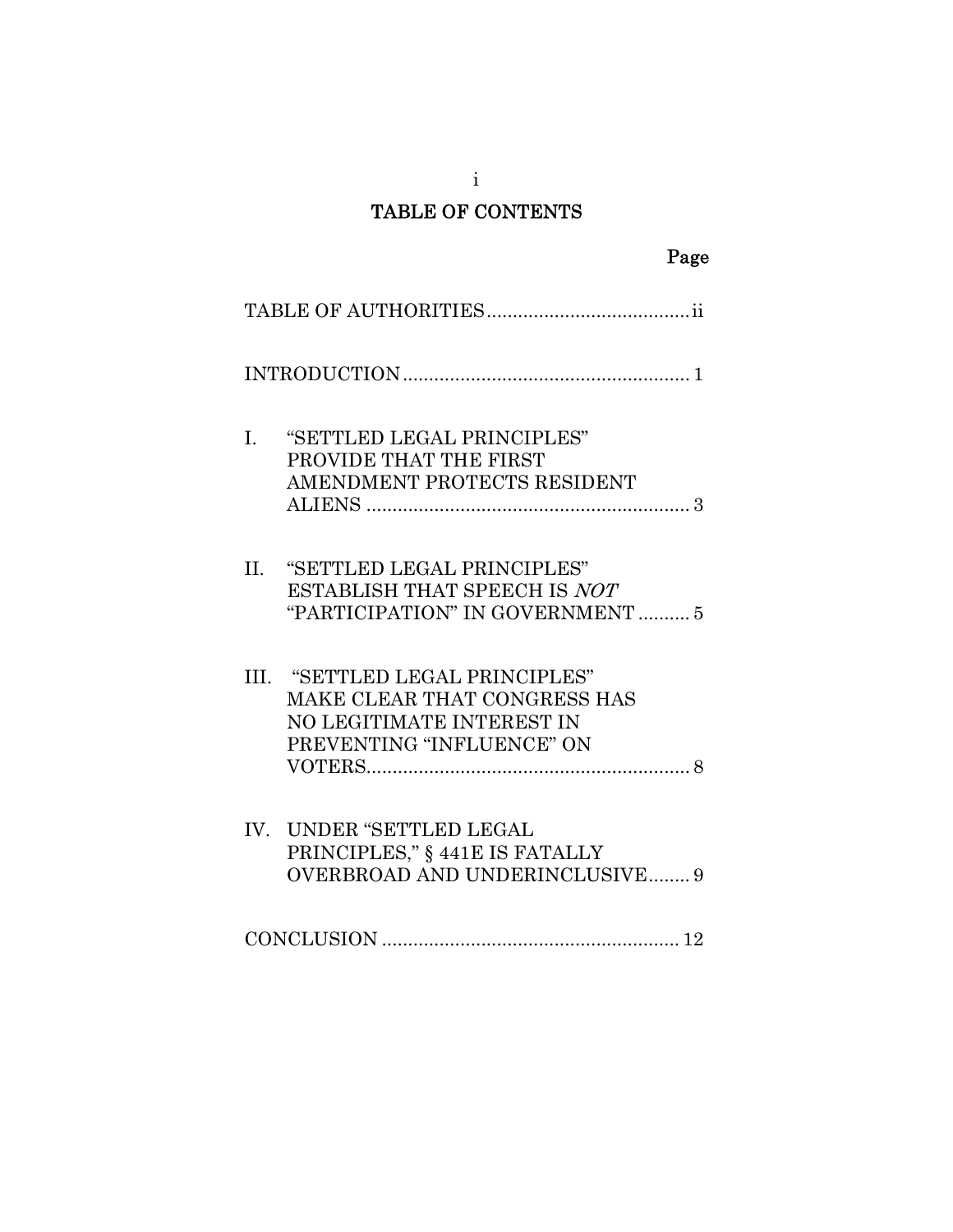# TABLE OF AUTHORITIES

## **CASES**

| Ambach v. Norwick,                                    |
|-------------------------------------------------------|
| Bridges v. Wixon,                                     |
| Buckley v. Valeo,                                     |
| Cabell v. Chavez-Salido,                              |
| Citizens Against Rent Control v. City of<br>Berkeley, |
|                                                       |
| Citizens United v. FEC,                               |
| First Nat'l Bank of Boston v. Bellotti,               |
| Foley v. Connelie,                                    |
| Holder v. Humanitarian Law Project,                   |
| Kwong Hai Chew v. Colding,                            |
| Nevada Comm'n on Ethics v. Carrigan,                  |
| Reno v. Am.-Arab Anti-Discrimination Comm.,           |
| Reynolds v. Sims,                                     |

ii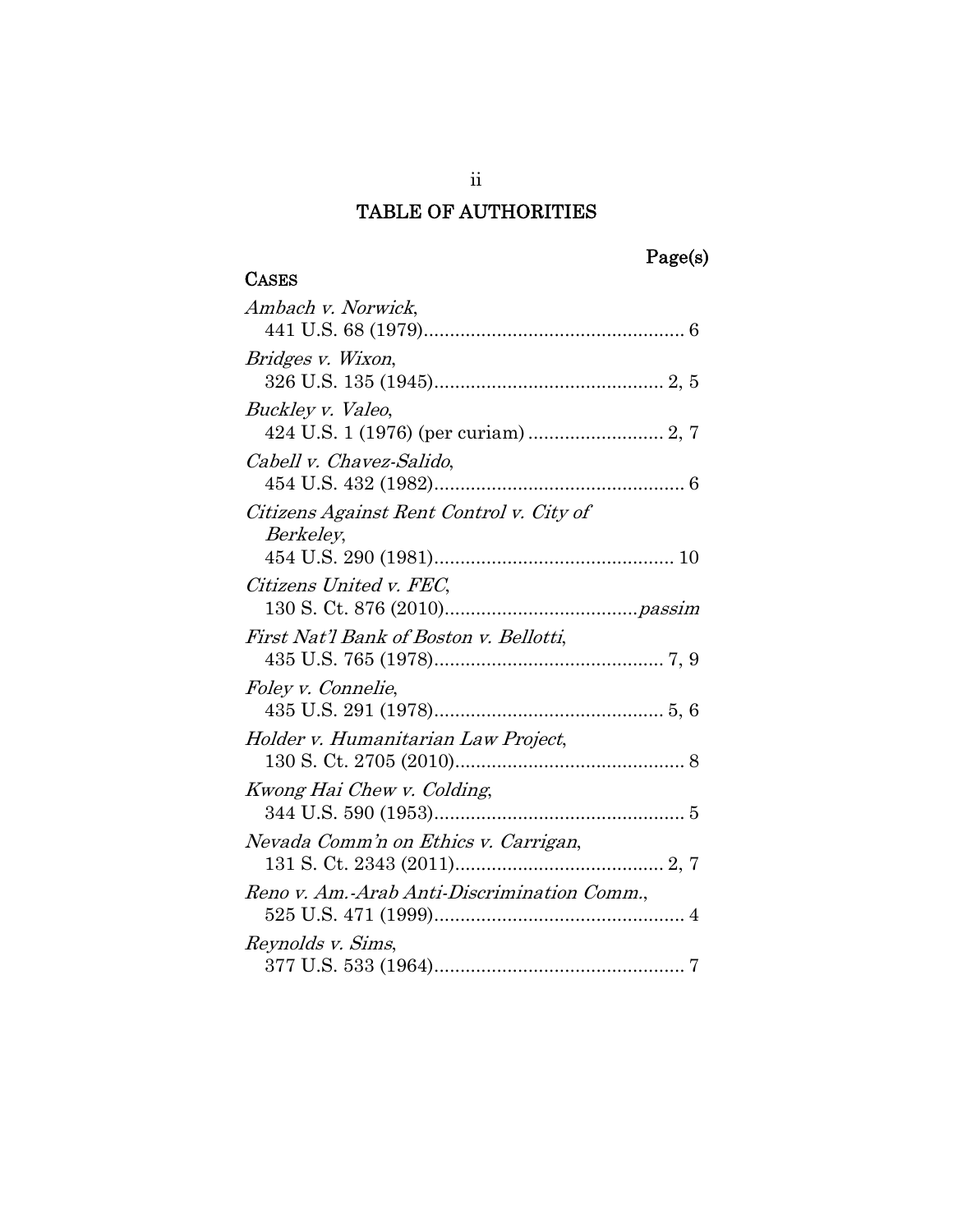# TABLE OF AUTHORITIES

# (continued)

| Sorrell v. IMS Health Inc.,                     |  |
|-------------------------------------------------|--|
|                                                 |  |
| United States v. Verdugo-Urquidez,              |  |
|                                                 |  |
| Vannatta v. Keisling,                           |  |
|                                                 |  |
| Yick Wo v. Hopkins,                             |  |
|                                                 |  |
| <b>CONSTITUTIONAL AND STATUTORY AUTHORITIES</b> |  |
|                                                 |  |
|                                                 |  |
|                                                 |  |
|                                                 |  |
| <b>OTHER AUTHORITIES</b>                        |  |
| Bruce D. Brown, Alien Donors: The               |  |
| Participation of Non-Citizens in the U.S.       |  |
|                                                 |  |
| Campaign Finance System,                        |  |
|                                                 |  |
| Richard L. Hasen, Citizens United and the       |  |
| Illusion of Coherence,                          |  |
|                                                 |  |
| Toni M. Massaro, Foreign Nationals, Electoral   |  |
| Spending, and the First Amendment,              |  |
| 34 HARV. J. L. & PUB. POL'Y 663 (2011) 1        |  |
| Note, "Foreign" Campaign Contributions and      |  |
| the First Amendment,                            |  |

iii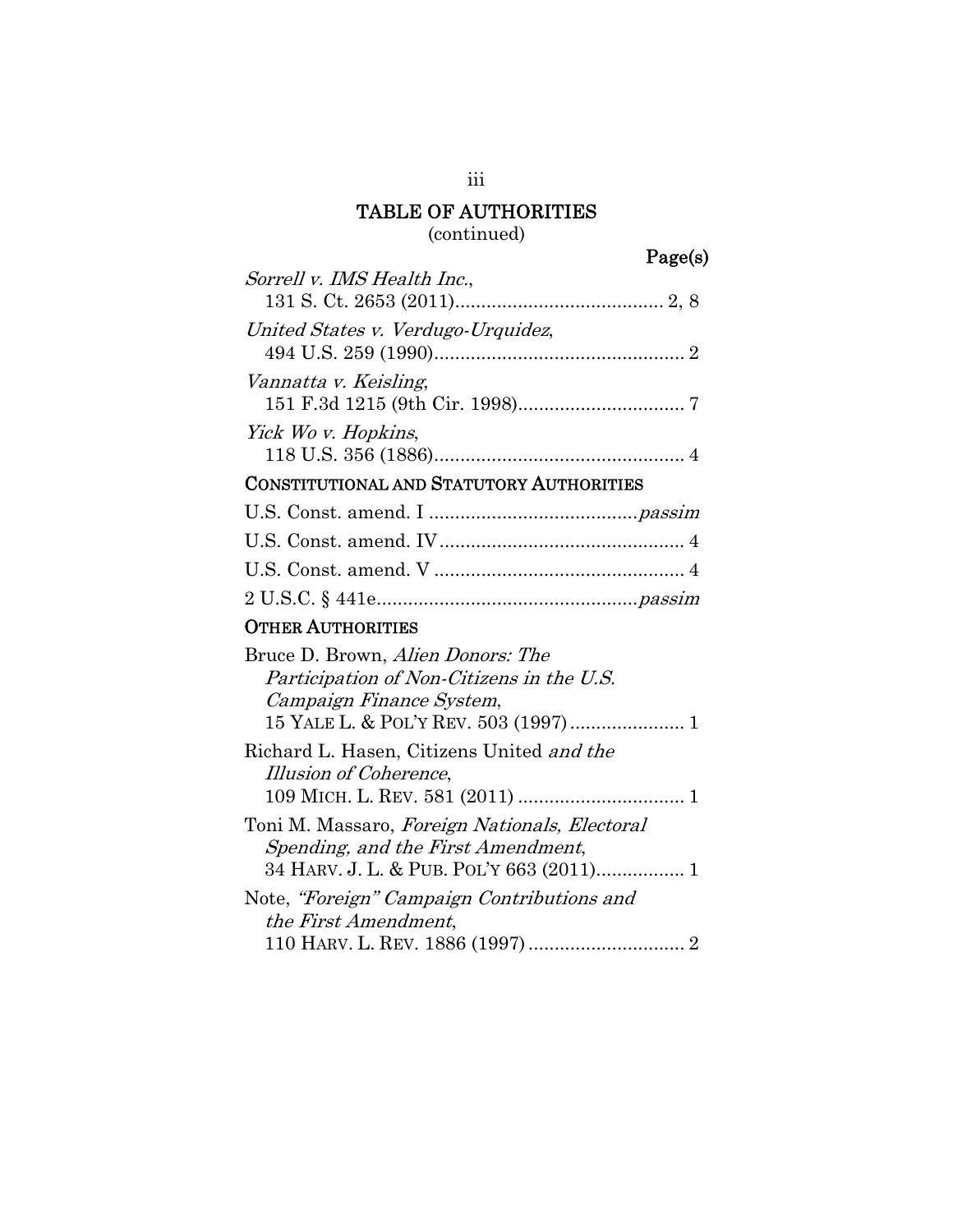#### INTRODUCTION

The suggestion that this case presents no "substantial" question and should be disposed of summarily is, frankly, disingenuous.

The Government opens with the claim that the decision below follows from "straightforward application of settled legal principles." (MTD.10.) But this Court has never held that lawful resident aliens have any less right to speak than citizens do. This Court has *never* held that Congress may prohibit all campaign contributions from specified individuals. This Court has never permitted a limit on individuals' independent expenditures, much less a complete ban. This Court has never upheld a legislative finding that a class of residents has no role to play in political debate. This Court has *never* recognized as legitimate, let alone compelling, a state interest in preventing constitutionally protected speakers from influencing the American public. And this Court has *only twice* in its history upheld a restriction on speech under strict scrutiny.

If the constitutionality of § 441e were settled, this Court would not have expressly reserved the question just two years ago, in Citizens United v. FEC, 130 S. Ct. 876, 911 (2010). Nor would scholars friendly to campaign finance restrictions have concluded, following over a decade of robust academic debate, that it is "difficult to see" how the statute could survive under current law. Richard L. Hasen, Citizens United and the Illusion of Coherence, 109 MICH. L. REV. 581, 605-610 (2011); see also Toni M. Massaro, Foreign Nationals, Electoral Spending, and the First Amendment, 34 HARV. J. L. & PUB. POL'Y 663 (2011); Bruce D. Brown, Alien Donors: The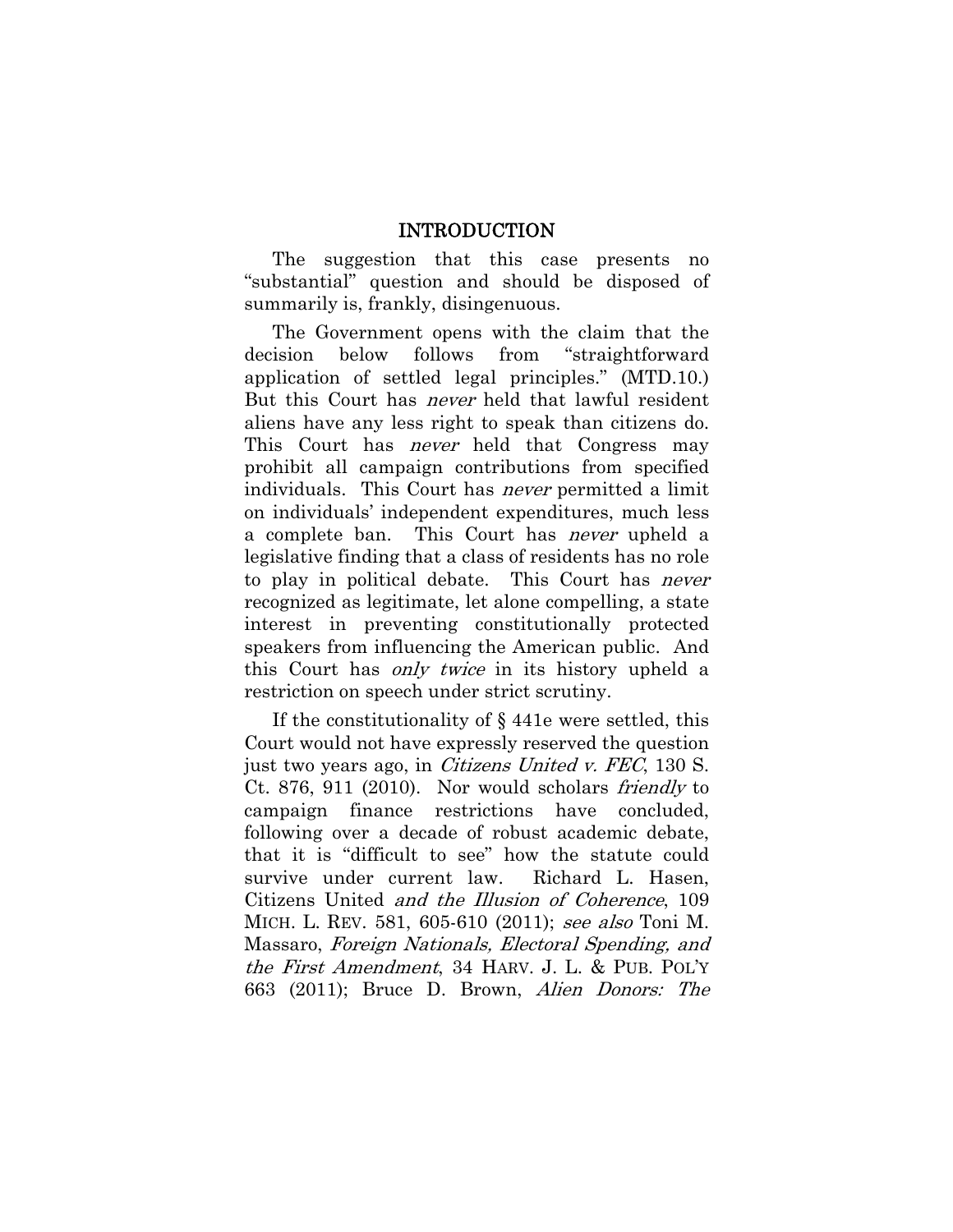Participation of Non-Citizens in the U.S. Campaign Finance System, 15 YALE L. & POL'Y REV. 503 (1997); Note, "Foreign" Campaign Contributions and the First Amendment, 110 HARV. L. REV. 1886 (1997).

In fact, the Government's motion is irreconcilable with this Court's doctrine, and it is *Appellants'* position that follows from "straightforward application of settled legal principles." The Government questions whether resident aliens have First Amendment rights at all. (MTD.27.) But this Court has said, in no uncertain terms, that "resident aliens have First Amendment rights." United States v. Verdugo-Urquidez, 494 U.S. 259, 271 (1990) (citing Bridges v. Wixon, 326 U.S. 135, 148 (1945)). The Government asserts a compelling interest in preventing constitutionally-protected persons from "attempting to sway American elections." (MTD.2.) Yet this Court has repeatedly affirmed that "fear that speech might persuade provides no lawful basis for quieting it." *Sorrell v. IMS Health Inc.*, 131 S. Ct. 2653, 2670 (2011). The Government protests that campaign advocacy cannot be differentiated from "participation in democratic self-government." (MTD.22.) This Court, however, has always distinguished between "performing a governmental act" and exercising "personal First Amendment rights." Nevada Comm'n on Ethics v. Carrigan, 131 S. Ct. 2343, 2351 n.5 (2011). The Government implicitly suggests that it has a stronger interest in preventing political *spending* by aliens than in limiting their speech on a soapbox. (MTD.10, 26.) But this Court squarely rejected that distinction in Buckley v. Valeo, 424 U.S. 1 (1976) (per curiam).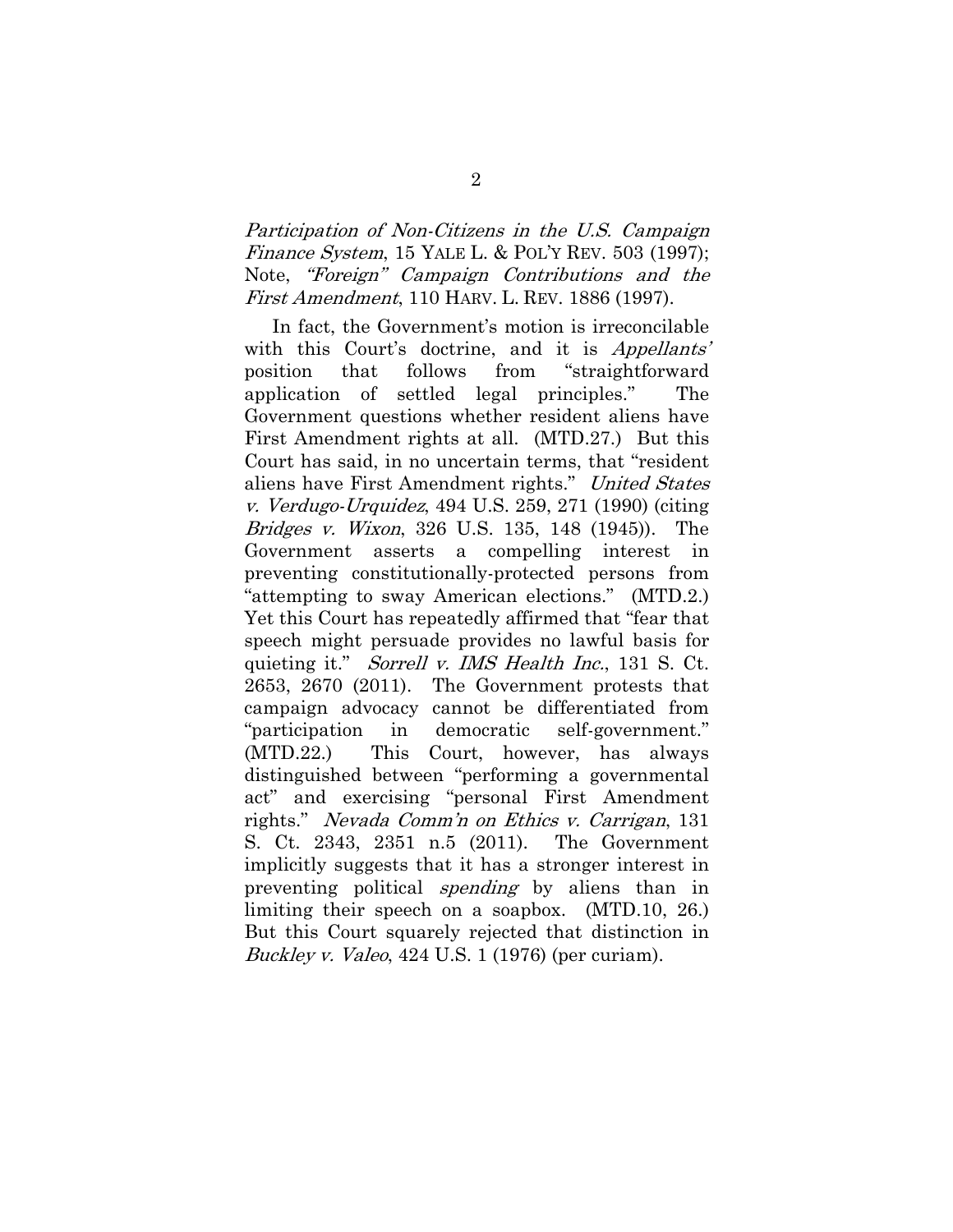Notwithstanding its ambitious opening claim, the Government's affirmative argument—for upholding under strict scrutiny a flat ban on core political speech by lawful residents of the United States ultimately hinges on nothing more than an alleged "insight that has guided the Court's equal-protection jurisprudence." (MTD.13.) This "insight"—that aliens may be treated differently from citizens with respect to "political functions of government"—has no force in defending a ban on political *speech*. Even if it did, however, extension of that "insight" to support a compelling interest in silencing political speech would be an unprecedented holding with wideranging implications. However this Court resolves it, the question presented by Appellants' challenge is undoubtedly a "substantial" one.

#### I. "SETTLED LEGAL PRINCIPLES" PROVIDE THAT THE FIRST AMENDMENT PROTECTS RESIDENT ALIENS.

The starting point of Appellants' argument is that, as lawful resident aliens, they are entitled to the full protections of the First Amendment. The Government initially describes this as an "unremarkable proposition." (MTD.14.) Quite so. Indeed, were it otherwise, individuals such as Appellants—who have lawfully resided, worked, and paid taxes in the United States for years—could be imprisoned for criticizing the President in a park or practicing their religion of choice.

But then the Government hedges. It disputes that Appellants are entitled "to invoke every aspect of 'the freedom of speech' that the First Amendment guarantees to citizens," and questions whether they may claim "the full panoply of rights guaranteed to citizens." (MTD.27 (emphases added)). It contends,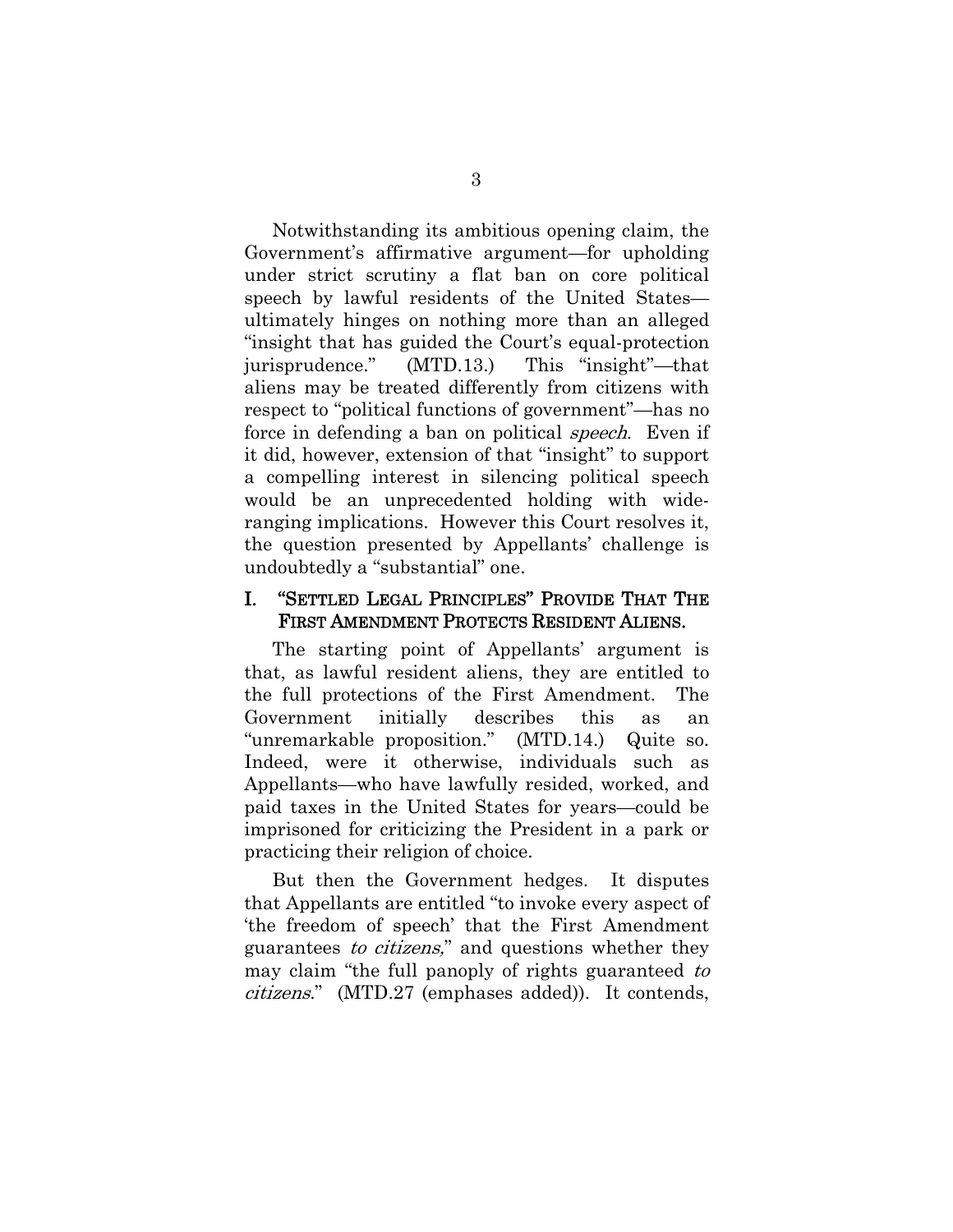instead, that "[c]itizenship is a permissible criterion" for determining who may invoke the constitutional right to freedom of speech. (MTD.15.)

The district court assumed that § 441e was subject to strict scrutiny; that the Government finds it necessary to retreat from that opinion itself demonstrates the need for plenary review. But, in all events, the claim that the First Amendment does not apply in full to resident aliens is hardly "settled." To the contrary, "[i]t is well settled that 'freedom of speech and of press is accorded aliens residing in this country.'" Reno v. Am.-Arab Anti-Discrimination Comm., 525 U.S. 471, 497 (1999) (Ginsburg, J., concurring in part and in the judgment) (emphasis added). In fact, Appellants are aware of *no* decision by any court holding—or even hinting—that lawful resident aliens lack full First Amendment rights. And the Government does not cite one.

At times, the Government suggests (again, without citation) that First Amendment rights accrue gradually, with various "aspect[s]" of the freedom of speech kicking in at different indeterminate times, as an alien develops greater connections with the United States. (See MTD.27.) But there is no support for such a piecemeal, standardless approach, under which an alien is entitled to constitutional protection only after a case-by-case analysis of the activity in question and the alien's connections to the United States. Aliens obtain the protections of some constitutional provisions, such as the Due Process Clause, upon entering the "territorial jurisdiction" of the United States. Yick Wo v. Hopkins, 118 U.S. 356, 369 (1886). They may invoke other provisions, like the First and Fourth Amendments, once they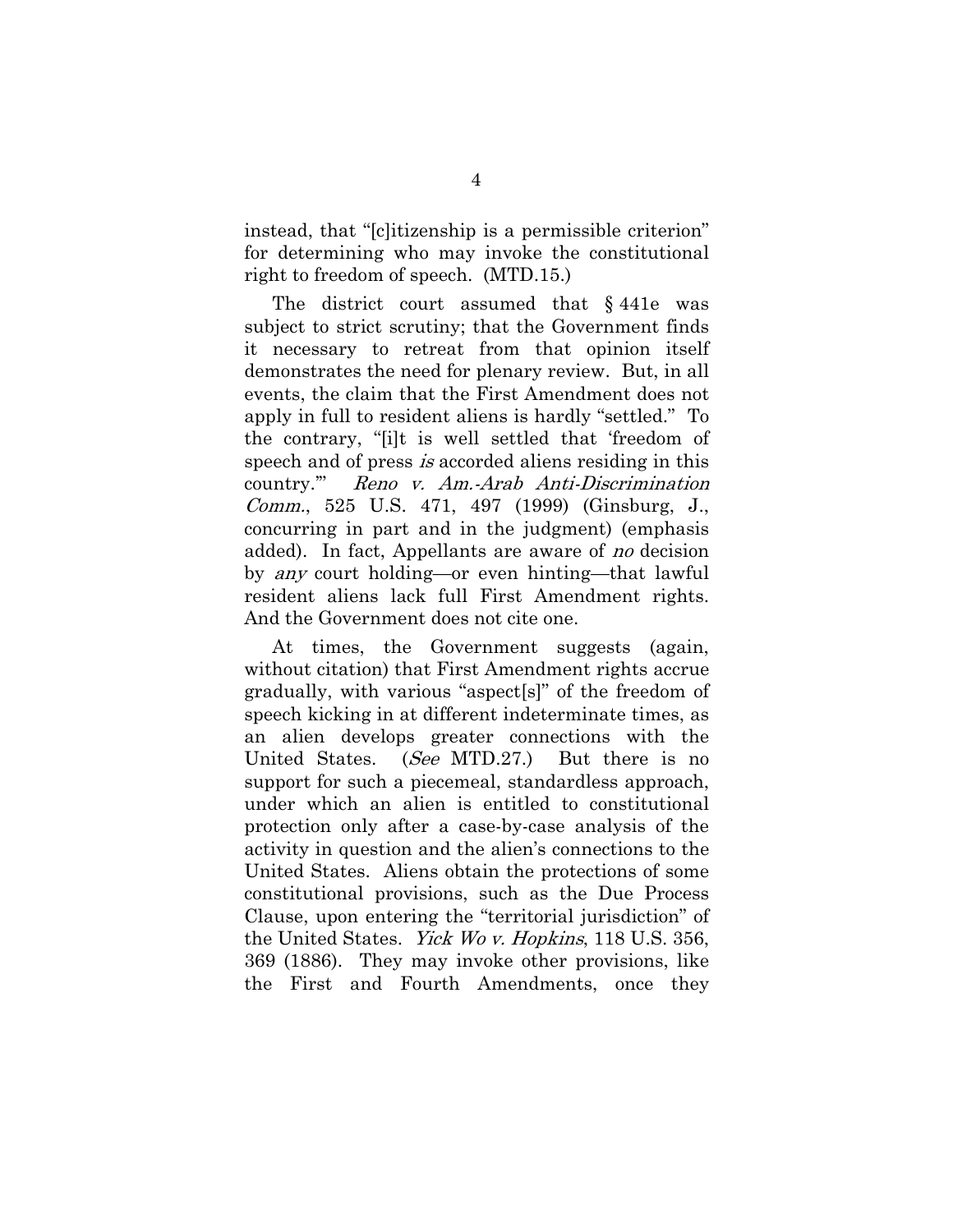"lawfully enter<sup>[]</sup> and reside// in this country." Kwong Hai Chew v. Colding, 344 U.S. 590, 596 n.5 (1953) (quoting Bridges, 326 U.S. at 161 (Murphy, J., concurring) (emphasis added)). And they receive a final set of rights, "to vote, or to run for elective office," upon naturalizing as citizens. Foley  $v$ . Connelie, 435 U.S. 291, 296 (1978). To the extent that the Government is offering an alternative "sliding scale" approach to constitutional rights, it is unworkable and without legal precedent—certainly not a "settled legal principle."

Any attempt to justify the decision below on the alternative ground that resident aliens like Appellants have less than full-fledged First Amendment rights would be both novel and highly important, affecting a substantial number of people living in the United States as to a wide range of constitutional liberties. This Court should not accept any such justification without at least granting plenary consideration.

### II. "SETTLED LEGAL PRINCIPLES" ESTABLISH THAT SPEECH IS NOT "PARTICIPATION" IN GOVERNMENT.

When the Government does attempt to defend § 441e under strict scrutiny, its principal claim is that resident aliens may permissibly be precluded from "participat[ing] in the fundamental operations of democratic self-government." (MTD.14.) Like the district court, the Government relies exclusively on equal protection cases—cases that apply rational basis review, not strict scrutiny. (MTD.11-12.) The Government admits as much, but insists that the "insight that has guided the Court's equal protection jurisprudence in this area . . . is equally relevant to the First Amendment inquiry here." (MTD.13.)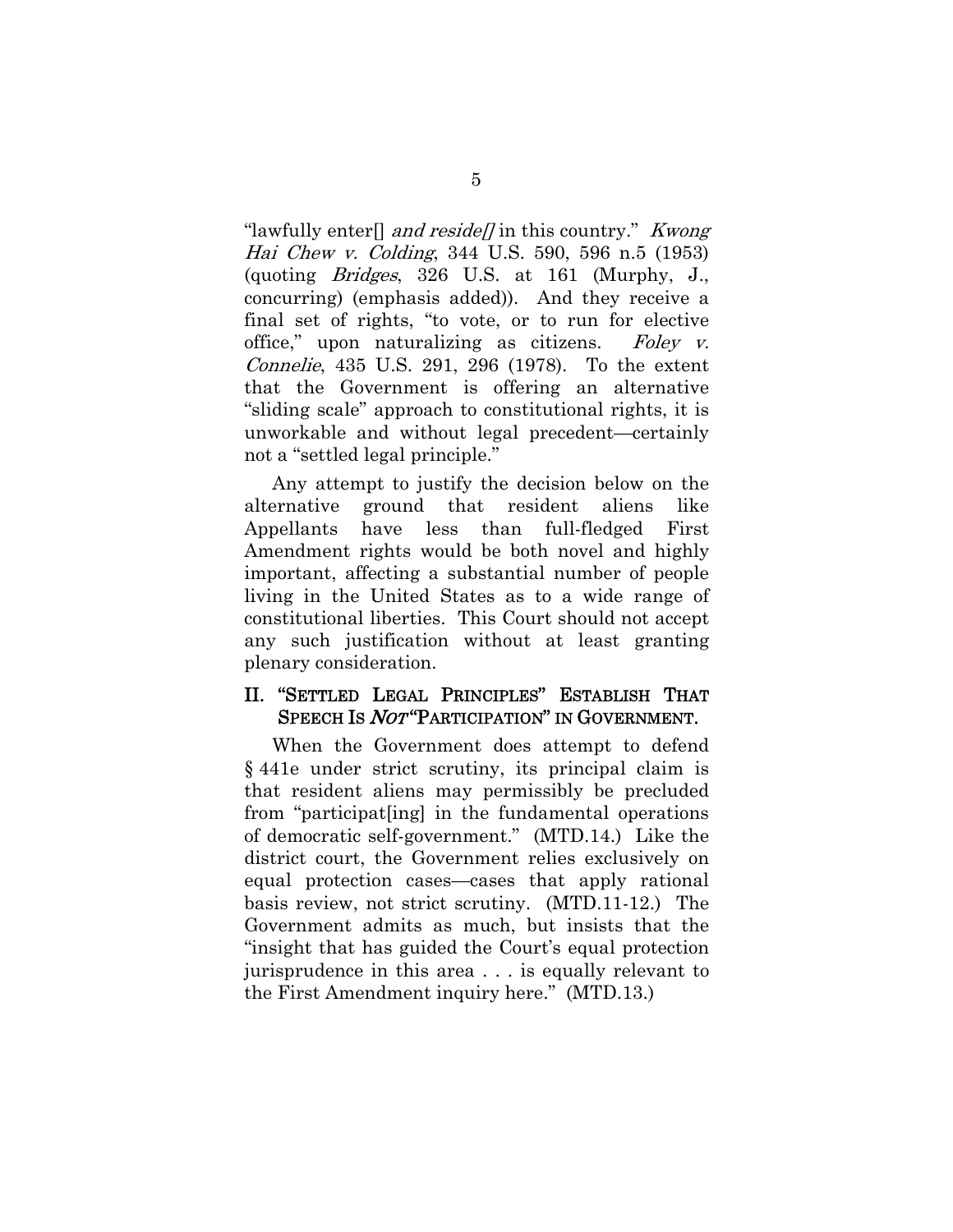It is not. That certain criteria (like alienage, or prior convictions) are reasonable bases for disparate treatment as to voting or government hiring does not imply that aliens or felons lack First Amendment rights. In all events, as Appellants have explained, political speech is not participation in government. (JS.21-24.) The two are fundamentally different as a matter of theory and doctrine.

This Court has correctly recognized that, as a matter of constitutional history and understanding, "a democratic society is ruled by its people." Foley, 435 U.S. at 296. As such, aliens have no right to govern American society, whether directly (running for office) or indirectly (voting), on a large scale (as President) or within a minor bureaucratic fiefdom (as a police officer or school teacher). See, e.g., Cabell v. Chavez-Salido, 454 U.S. 432 (1982); Ambach v. Norwick, 441 U.S. 68 (1979); Foley, 435 U.S. 291. Appellants have no quarrel with these decisions.

But they have no relevance here. Speaking *about* government is not participating in it. Campaign advocacy seeks *to persuade*, not *to govern*. Appellant Bluman, by distributing pamphlets in support of the President, is not "ruling" American society. Nor is Appellant Steiman, when she makes a \$100 candidate contribution. This is participation in political *dialogue*, to be sure, but not in *self*government. Only if Americans find Appellants' views convincing will those citizens choose to govern themselves accordingly. The Government's theory ignores voters and demeans their role as independent actors; on its view, campaign advocates themselves pull the lever rather than relying on the persuasive effect of their speech to convince voters to do so.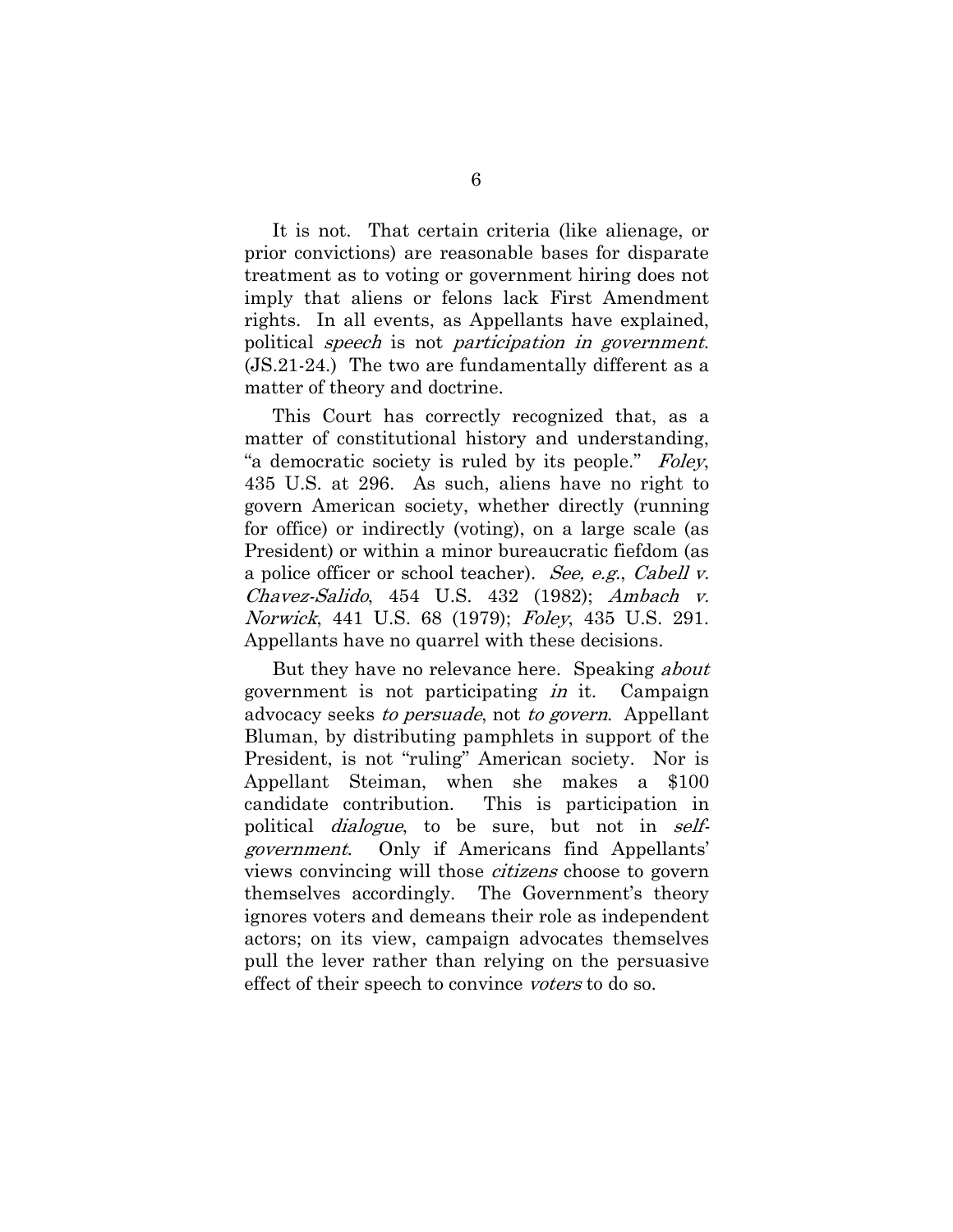The Government's vision of political speech is not only demeaning to voters, but also contrary to this Court's cases. In Carrigan, a restriction on voting for a bill while under a conflict of interest was treated differently from a restriction on *debating* that bill, because "[t]he former is performing a governmental act . . . the latter is [an exercise of] personal First Amendment rights." 131 S. Ct. at 2351 n.5. And while this Court has recognized that the right to govern is a zero-sum game, in which one vote dilutes others, e.g., Reynolds v. Sims, 377 U.S. 533 (1964), it has squarely rejected that view of the marketplace of ideas: When it comes to political expression, "more speech, not less, is the governing rule," Citizens United, 130 S. Ct. at 911. The Government entirely ignores these crucial distinctions between political speech and participation in self-government.

The Government also refuses to admit the inescapable implications of its position that the two are one and the same. First, if paid-for campaign speech constitutes proscribable participation in government, so too must campaign speech on a soapbox. *See Buckley*, 424 U.S. at 16. *Second*, if election-related speech can be prohibited as participation in self-government, there is no reason why issue advocacy, petitioning, or contacting elected representatives—all of which equally relate to democratic government—could not also be prohibited. Third, if the U.S. may forbid aliens to participate in American self-government through campaign spending, then Oregon may prohibit non-Oregonians from participating in Oregon self-government through such spending. But see Vannatta v. Keisling, 151 F.3d 1215, 1218 (9th Cir. 1998) (invalidating such a law). The Government responds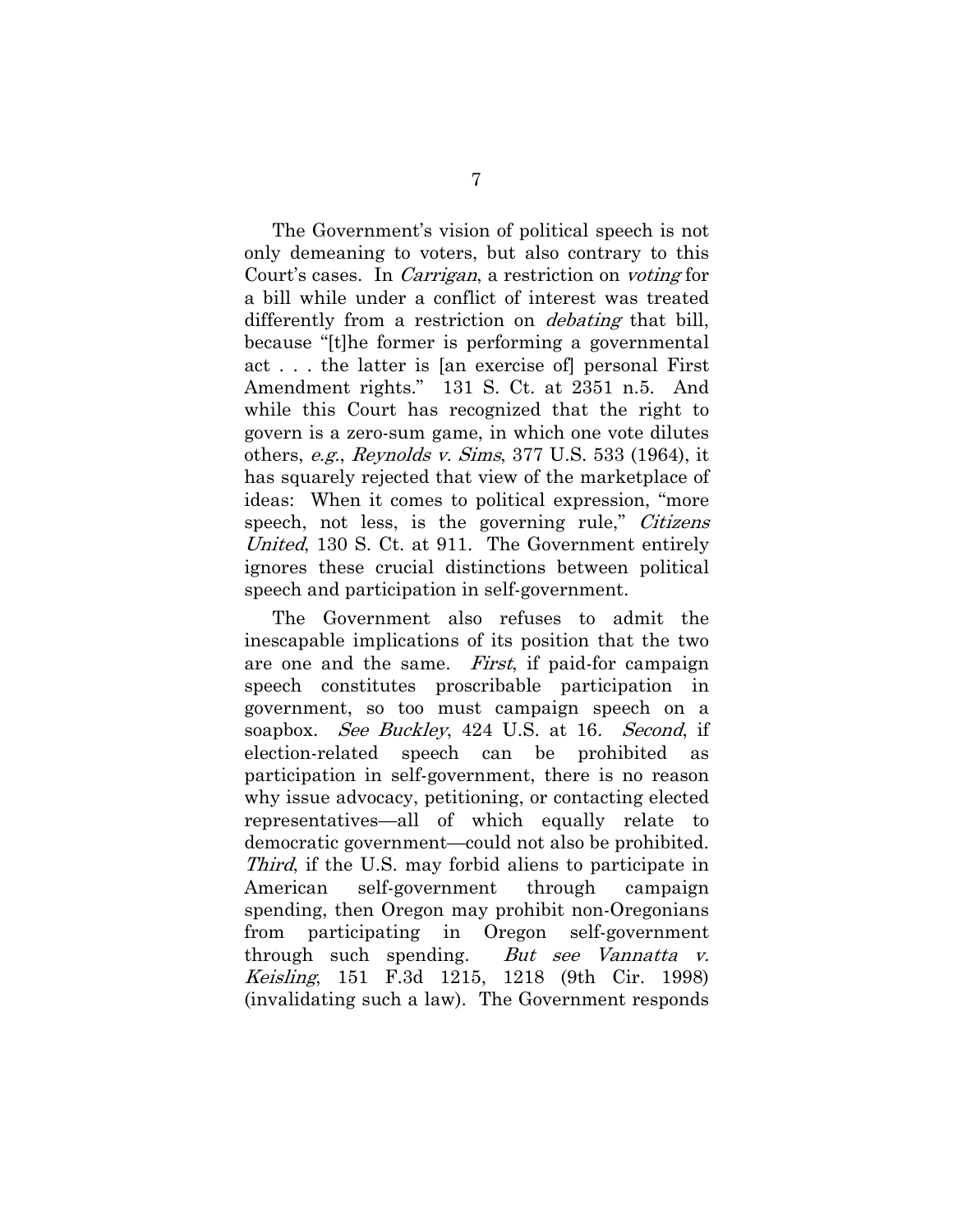that non-residents of Oregon are members of the American political community (MTD.16), but the essential point is that they are not members of Oregon's political community.

The Government's refusal to acknowledge these striking implications reflects the novelty and ambition of its endeavor. The Government relies on a phrase, "democratic self-government," plucked from an inapposite body of equal-protection law, and attempts to apply it for the first time as a ground for banning speech. Yet the Government offers no definition of that critical phrase and no basis for limiting the striking implications of its position. If § 441e is to be upheld on this theory, it must at least be following plenary consideration and a reasoned opinion defining and explaining its limits.

## III. "SETTLED LEGAL PRINCIPLES" MAKE CLEAR THAT CONGRESS HAS NO LEGITIMATE INTEREST IN PREVENTING "INFLUENCE" ON VOTERS.

The Government, like the district court, is open about the goals of  $\S$  441e. The purpose of silencing resident aliens is "to prevent [them] from attempting to sway American elections." (MTD.2.) Congress worried that aliens' campaign speech might "interfere" with "American democratic governance," by convincing Americans to take action. (MTD.10.)

That this could be a "compelling" interest under strict scrutiny—analogous to prevention of terrorism, see Holder v. Humanitarian Law Project, 130 S. Ct. 2705, 2725 (2010)—is a novel claim with far-reaching implications. How anyone could believe that "settled legal principles" make it so is beyond comprehension. Over and over, this Court has said just the opposite. See, e.g., Sorrell, 131 S. Ct. at 2671 ("That the State"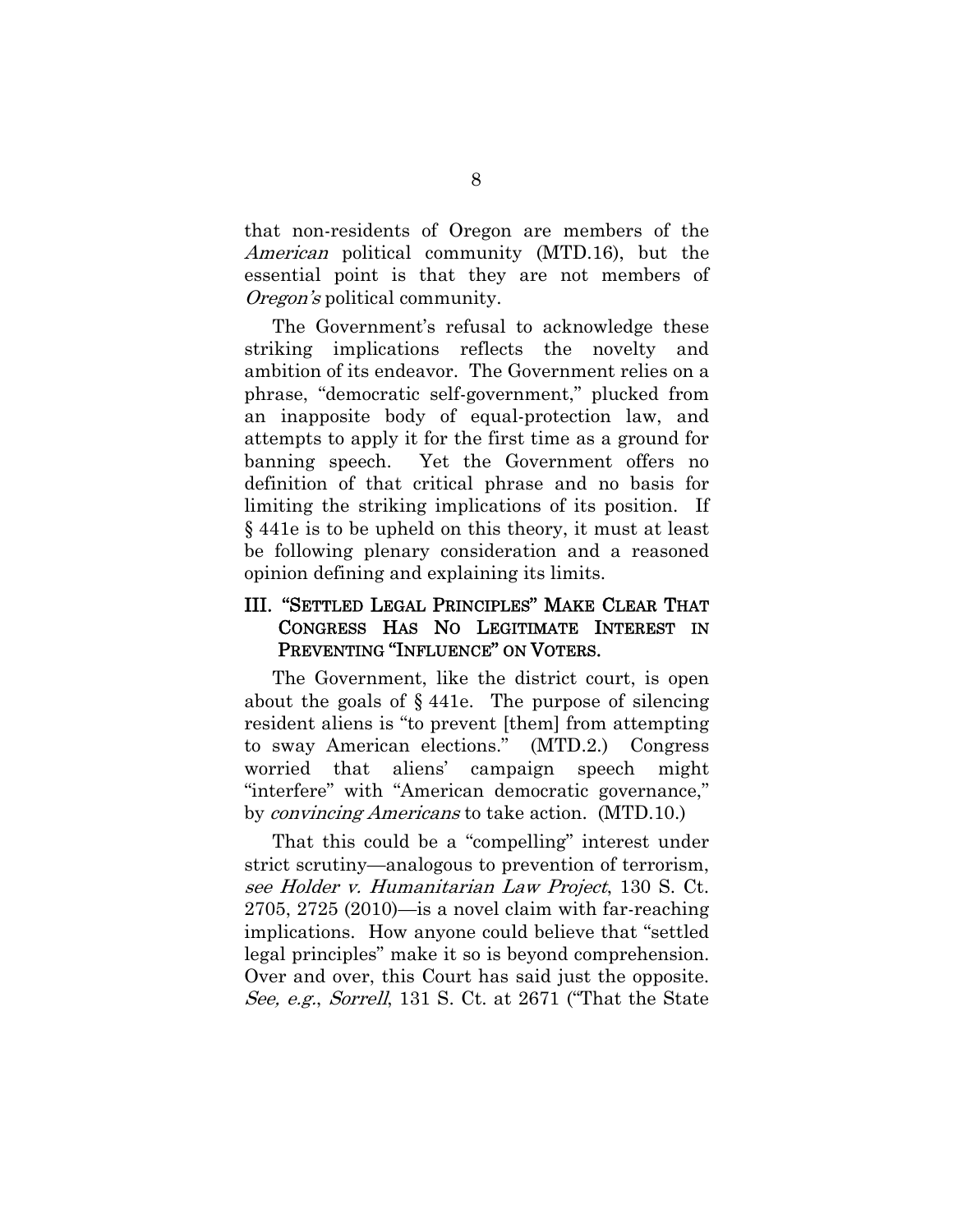finds expression too persuasive does not permit it to quiet the speech or to burden its messengers."); Citizens United, 130 S. Ct. at 908 ("The First Amendment confirms the freedom to think for ourselves."); First Nat'l Bank of Boston v. Bellotti, 435 U.S. 765, 790 (1978) ("[T]hat advocacy may persuade the electorate is hardly a reason to suppress it."). Against all this, the Government does not cite any case recognizing an interest in "influence prevention" as even *legitimate*, much less *compelling*.

The Government contends that it may stamp out influence from resident aliens' speech because Congress has determined that resident aliens "have no legitimate role to play" in the political debate. (MTD.17 n.6.) But, in the realm of political speech, that is not Congress' decision to make. Rather, the Constitution assigns to voters "the responsibility for judging and evaluating the relative merits of conflicting arguments." *Bellotti*, 435 U.S. at 791-92.

If this Court is to add a new "compelling interest" to the strict scrutiny lexicon—especially one that, at best, appears to be in considerable tension with basic First Amendment values—it certainly should not do so on a summary basis, without plenary review.

### IV. UNDER "SETTLED LEGAL PRINCIPLES," § 441e IS FATALLY OVERBROAD AND UNDERINCLUSIVE.

Having staked out the novel position that resident aliens may be barred from speaking based on a "compelling interest" in silencing their speech, the Government attempts to explain away the failures of § 441e to serve its supposed goal. Its attempt reduces strict scrutiny to a shadow of its normal self and only highlights how the Government's position steers it into uncharted constitutional waters.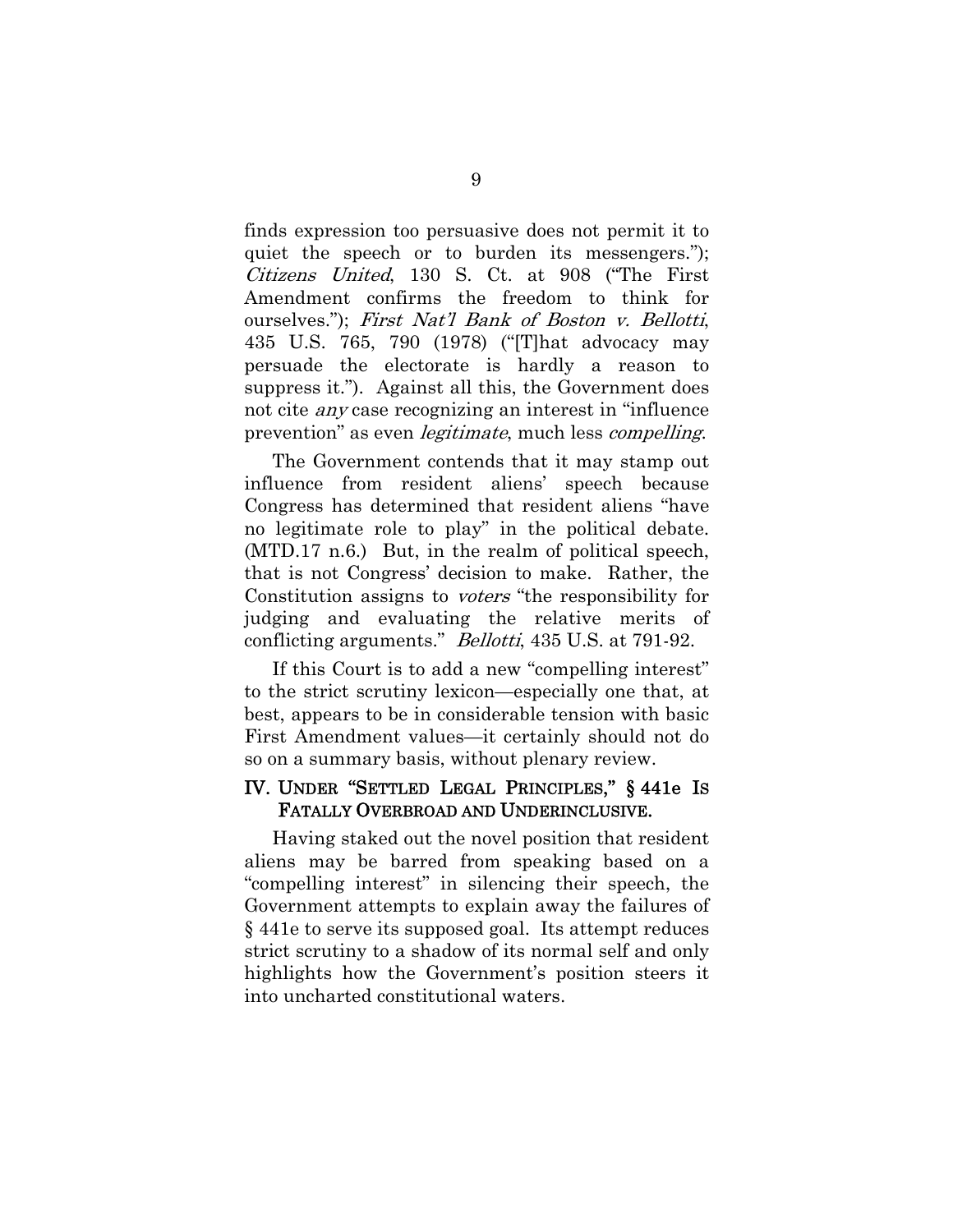If Congress believed a ban on campaign speech was justified by a compelling need to root out noncitizen influence on democratic actors, then it should also have banned aliens from lobbying or spending on ballot initiatives. As to the latter, the Government contends that "this Court has firmly distinguished the governmental interests in safeguarding candidate elections from the interests implicated by ballot measures." (MTD.24 (citing *Citizens Against Rent*) Control v. City of Berkeley, 454 U.S. 290, 299 (1981)). But, as Appellants explained (JS.26), that case distinguished candidate elections based on the risk of corrupting candidates. That is irrelevant where the alleged state interest is not preventing corruption but rather preventing "influence" on voters.

Likewise, if Congress sought to prevent noncitizen influence on democratic governance, it should have banned campaign spending by LPRs. Yet § 441e consciously excludes LPRs. The Government responds that LPRs have more "durable" ties to the United States (MTD.22), but, as the Government's equal-protection cases hold, those ties do *not* allow them to participate in American self-government which the Government's theory makes paramount.

The proffered defense of § 441e's overinclusion fares no better. While the law concededly bars campaign spending even by those aliens who *can* participate in government, the Government says Appellants cannot raise this objection because they cannot so participate. (MTD.25.) But the narrow tailoring requirement calls for just this type of inquiry. See, e.g., Citizens United, 130 S. Ct. at 911. Analyzing overinclusion routinely requires looking at how the challenged law treats non-litigants.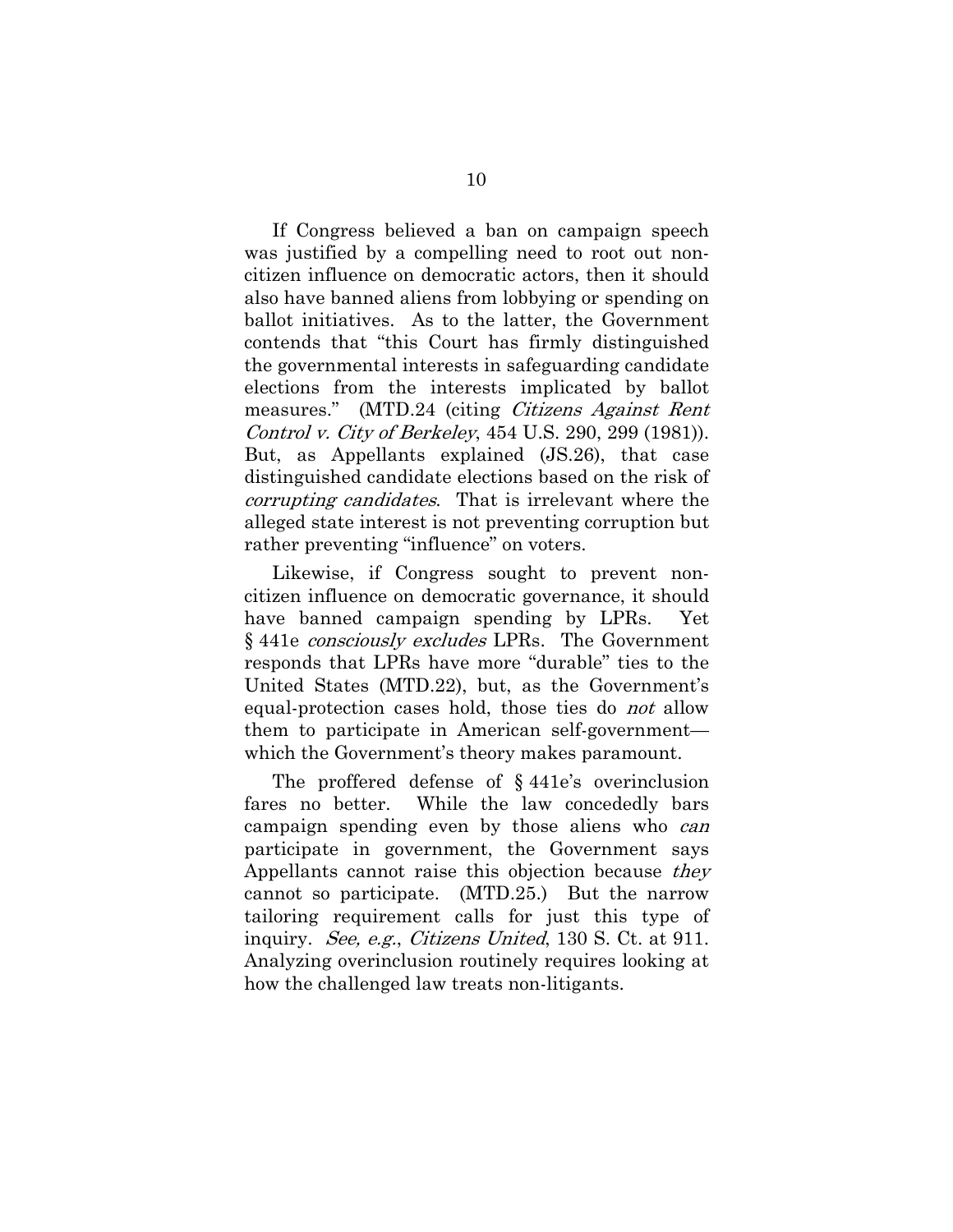Section 441e also goes too far by prohibiting contributions even to *domestic* advocacy groups like the Club for Growth. The Government's response is mysterious at best. It seems to suggest—contrary to the FEC's position below and the district court's holding (App.6a)—that such donations are *permitted*. (MTD.25.) But it also says that donations to advocacy groups are *prohibited* if the funds "are given or spent in connection with an election." Since the Club for Growth does spend *some* funds on independent expenditures, that suggests that aliens' donations to it *are* forbidden. The resulting uncertainty concerning whether resident aliens may lawfully contribute to  $\S 501(c)(4)$  organizations is itself enough reason for this Court's plenary review.

Finally, § 441e cannot survive unless the Government shows that less-restrictive alternatives, such as special disclosure requirements, would be insufficient. The Government says that "Congress tried that approach in 1938 [and i]t did not work." (MTD.26.) This is revisionist history. What Congress tried was to require disclosure by agents of overseas principals. (MTD.2.) It "did not work" because it did not prevent foreign agents from "funneling campaign contributions" from overseas or prevent *overseas* principals from spending directly. (MTD.2-3). It was to fill this gap that Congress banned contributions from all foreign nationals, except permanent residents. (MTD.3-6.) Despite its artful wording, the Government's historical overview does not contain a single anecdote in which Congress expressed concern about the speech in this case: political spending by a U.S. resident not on behalf of an overseas principal. And the Government cites no evidence suggesting that, if Congress had concerns